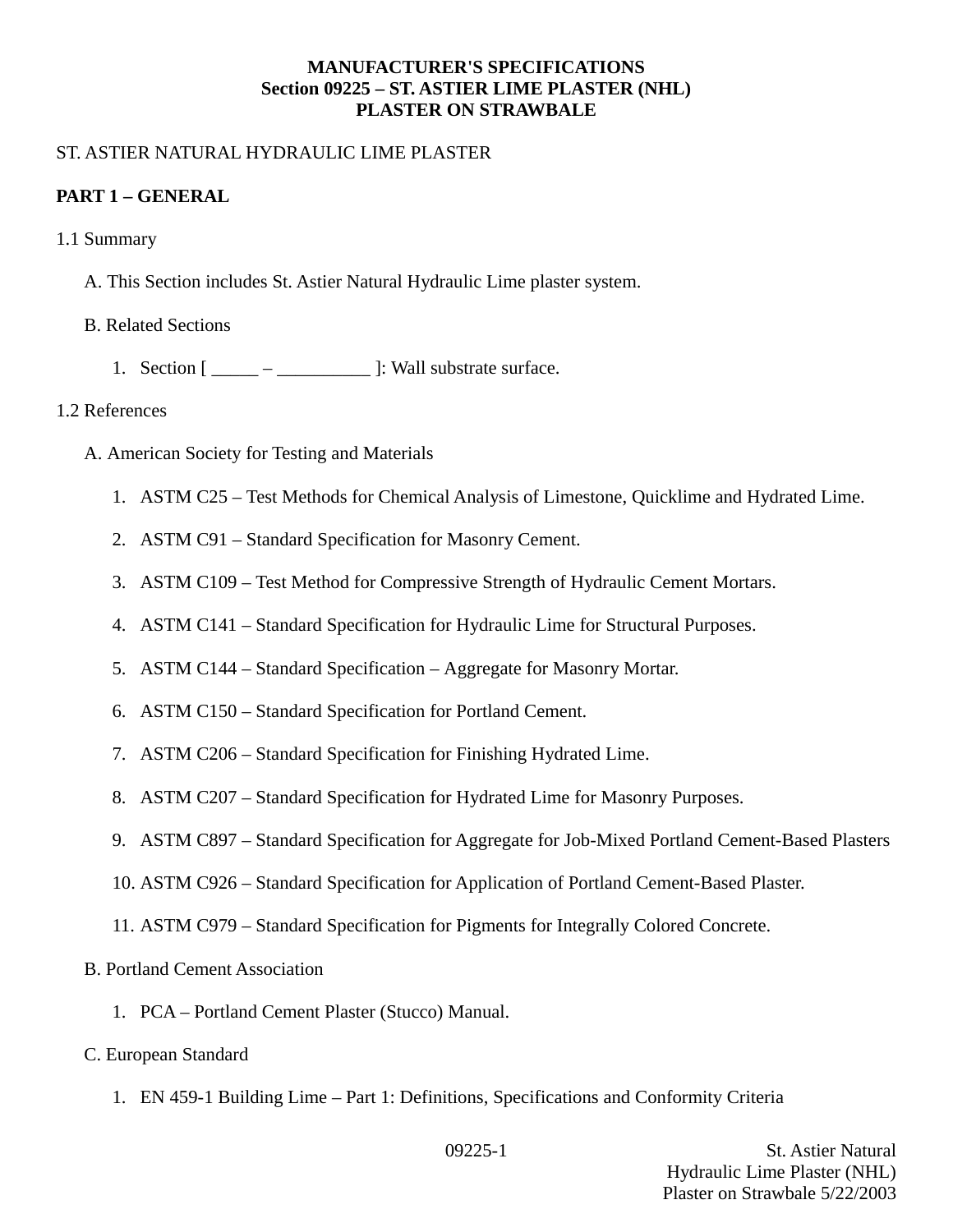- 2. EN 459-2 Building Lime Part 2: Test Methods
- 3. EN 459-3 Building Lime Part 3: Conformity Evaluation
- 1.3 Performance Requirements
	- A. Structure to be designed in such a way as to minimize the transfer of stress from building to plaster skin.
- 1.4 Submittals
	- A. Section 01330 Submittal Procedures: Submittal Procedures.
	- B. Product Data: Submit data on plaster materials, characteristics and limitations of products specified.
	- C. Samples: Submit two samples, 12 inch by 12 inch in size, illustrating finish color and texture.
- 1.5 Quality Assurance
	- A. Perform Work in accordance with Manufacturer's Instructions
- 1.6 Qualifications
	- A. Manufacturer: All St. Astier NHL shall be obtained from: LimeWorks.us 3145 State Road Telford, PA 18969 215-536-6706 215-453-1310 Fax [info@limeworks.us](mailto:info@limeworks.us)  [www.Lime](http://www.LimeWorks.us/) *[Works](http://www.LimeWorks.us/)*[.us](http://www.LimeWorks.us/)

Or its authorized distributors.

B. Installer: Company specializing in performing plaster/stucco work with minimum of three (3) years

experience.

- 1.7 Mock-up
	- A. Section 01400 Quality Requirements: Requirements for mock-up.
	- B. Construct mock-up, \_\_\_ feet long by \_\_\_\_ inch wide, including exterior and interior wall and ceiling

system illustrating surface finish and color.

- C. Locate where directed by Architect.
- D. [Incorporate accepted mock-up as part of Work.]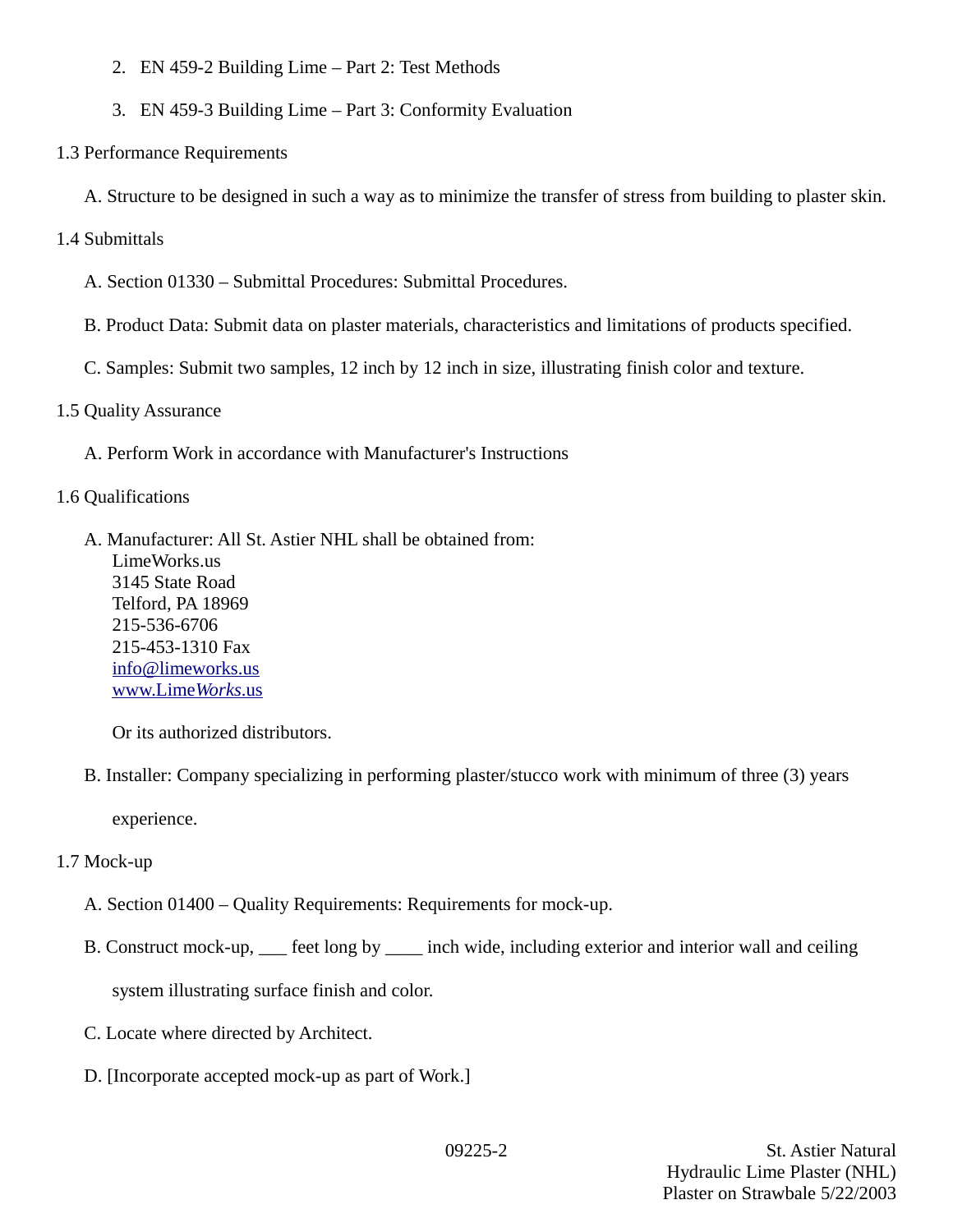### 1.8 Pre-Installation Meetings

- A. Section 1300 Administrative Requirements: Pre-Installation Meeting.
- B. Convene minimum one week prior to commencing work of this SECTION.
- 1.9 Environmental Requirements
	- A. Provide environmental conditions at areas where Work of this SECTION is being performed to allow limeplaster to properly cure.
	- B. Take precautionary measures necessary to assure that excessive temperature changes do not occur.
	- C. Do not apply limeplaster unless minimum ambient temperature of 45 degrees F and a maximum of 85 degrees F has been and continues to be maintained for a minimum of 48 hours prior to application and until plaster is cured.
	- D. Hot Weather Requirements: Protect limeplaster from uneven and excessive evaporation during dry, hot weather. Provide tarping over the outside of all scaffolding.

# **PART 2 – PRODUCTS**

2.1 Lime Plaster (NHL)

# A. Manufacturer

- 1. CESA Imported and distributed by Lime*Works*.us
- 2. Substitutions not permitted.

#### 2.2 Components

- A. Plaster Base Materials
	- 1. Binder: St. Astier Natural Hydraulic Lime NHL 3.5
	- 2. Aggregate: Natural or Manufactured Sharp Sand with at least 4 grades forming a substantial part of the sand and no more than 3% of particles smaller than grade #200 (0.075mm).
	- 3. [Pre-Mix: Ecologic G, Ecomortar G.]
	- 4. [Fibers: inch nominal length glass fibers meeting requirements of ASTM C1116.] [Fibers: animal hair]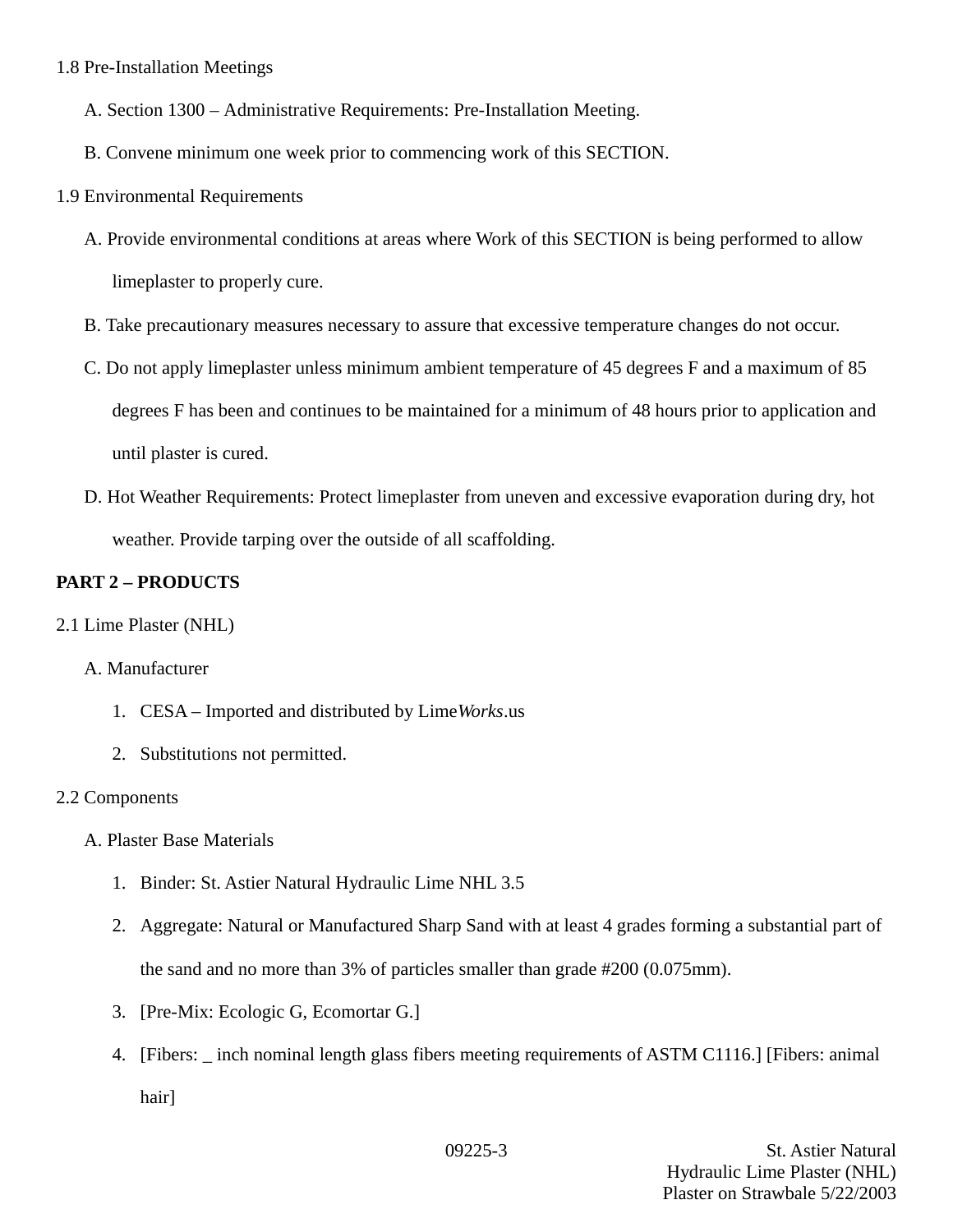#### B. Plaster Finish Materials

- 1. Binder: St. Astier Natural Hydraulic Lime NHL 2.
- 2. [Pre-Mix: Ecologic F, Ecomortar F.]
- 3. Color Pigment: ASTM C979 mineral oxide type, [\_\_\_\_]color.
- 4. Water: Clean, fresh, potable and free of mineral or organic matter capable of affecting plaster.

# C. Finish Aggregate.

1. Aggregate: Natural or Manufactured Sharp Sand with at least 4 grades forming a substantial part of the sand and no more than 3% of particles smaller than grade #200 (0.075mm).

### 2.3 Mixes

- A. Scratch Coat: 1 part NHL 3.5 and [1.5] [2] parts of sand, proportioned by volume.
	- [1. Fiber Reinforcement: add [fiber] [hair] to scratch coat]
- B. Brown Coats: [1 part NHL 3.5 and [2] [2.5] parts of sand, proportioned by volume.] [Ready-Mix: Ecologic G, Ecomortar G]
- C. Finish Coat: [1 part NHL 2 and [2.5] [3] parts of sand, proportioned by volume.] [Ready-Mix: Ecologic F, Ecomortar F]
- D. Mix only as much plaster as can be used prior to initial set.
- E. [Add color pigments to finish coat.]
- F. Mix materials dry, to uniform color and consistency, before adding water.
- G. Protect mixtures from freezing, frost, contamination, and excessive evaporation.

# **PART 3 – EXECUTION**

- 3.1 Examination
	- A. Section 01300 Administrative Requirements: Coordination and project conditions.
	- B. Strawbale: Surface to be sound enough to receive plaster coat.
	- C. Mechanical and Electrical: Verify surfaces within walls have been tested and approved.
- 3.2 Preparation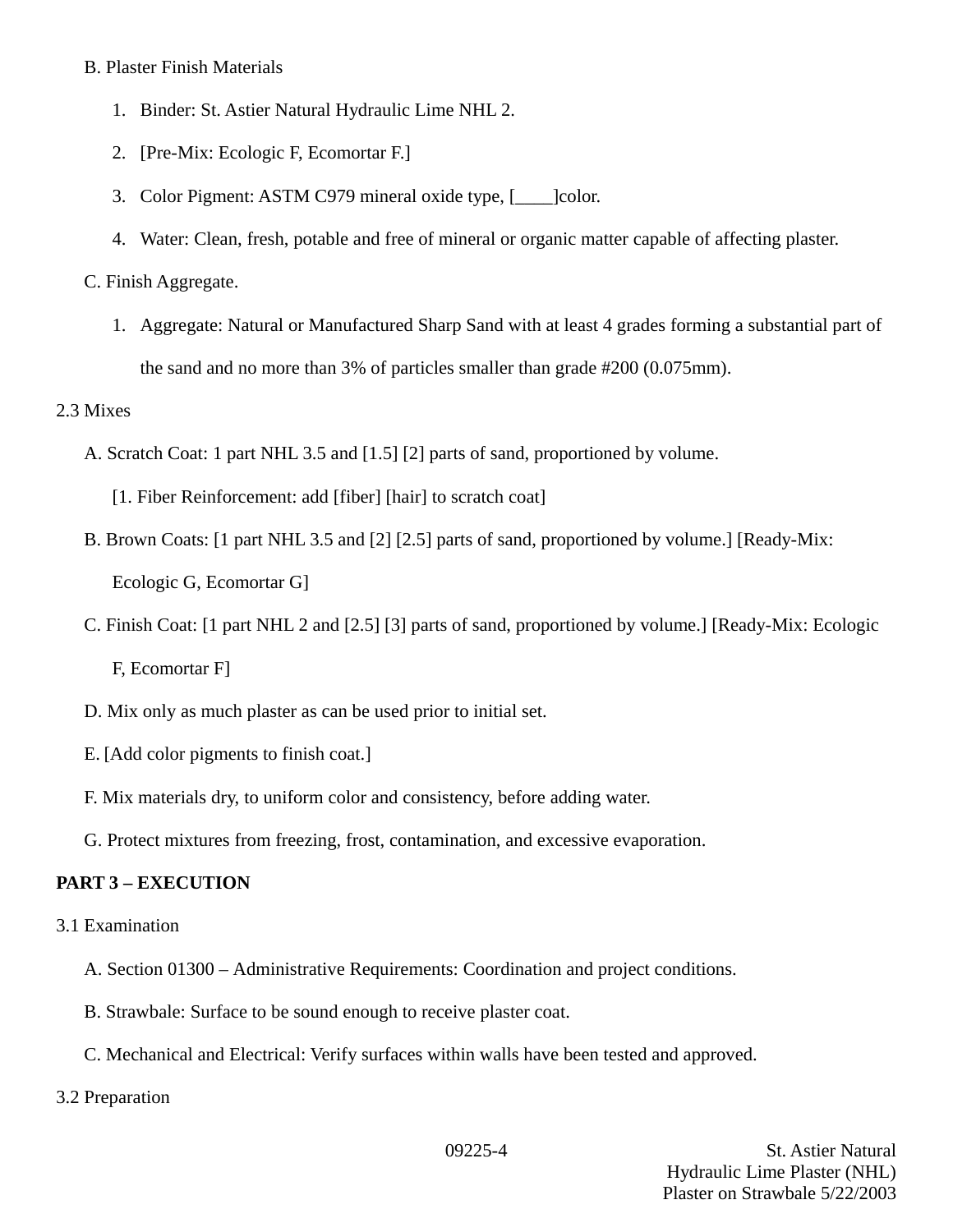- A. Mist surfaces to reduce excessive suction.
- B. Prior to the scratch coat being applied, any excessive depression or hollow requiring dubbing out should be carried out using 1 to 1.5 minimum (NHL 3.5 to sand) mixed with straw.

# 3.3 Installation

- A. [Installation of Accessories:]
	- 1. [Install accessories in accordance with ASTM C1063.]
	- 2. [Place corner bead at external wall corners.]
	- 3. [Place casing beads at terminations of plaster finish. Butt and align ends. Secure rigidly in place.]
	- 4. [Install door and glazed frames plumb and level in opening. Secure rigidly in place.]

# B. [Control and Expansion Joints:]

- 1. [Install interior control and expansion joints.]
- 2. [Install exterior contraction joints after initial set, scribed as indicated on Drawings by cutting through 2/3 of lime plaster depth, neatly, in straight lines.]
- 3. [For horizontal exterior surfaces, install control and expansion joints as indicated on Drawings.]
- 4. [For vertical exterior surfaces, install control and expansion joints as indicated on Drawings.]

# C. Plastering

- 1. Apply plaster in accordance with manufacturer's instructions.
- 2. Apply scratch [dash bond] coat to a nominal thickness of [1/8] [3/16] inch, and brown coat to nominal thickness of [3/8] [1/2] inch over concrete surfaces.
- 3. Apply finish coat to a nominal thickness of [1/8] [3/16] [5/16] inch.
- 4. After curing, dampen previous coat prior to applying finish coat. ALLOW 7 to 10 DAYS BETWEEN COATS.
- 5. Apply finish coat [to indicated color and texture.] [to [light dash] [medium dash] [heavy dash] [fine sand float] [medium sand float] [heavy sand float] [combed] [glacier] [aggregate surfaced]

[ $\frac{1}{\sqrt{2}}$ ] texture with selected color.